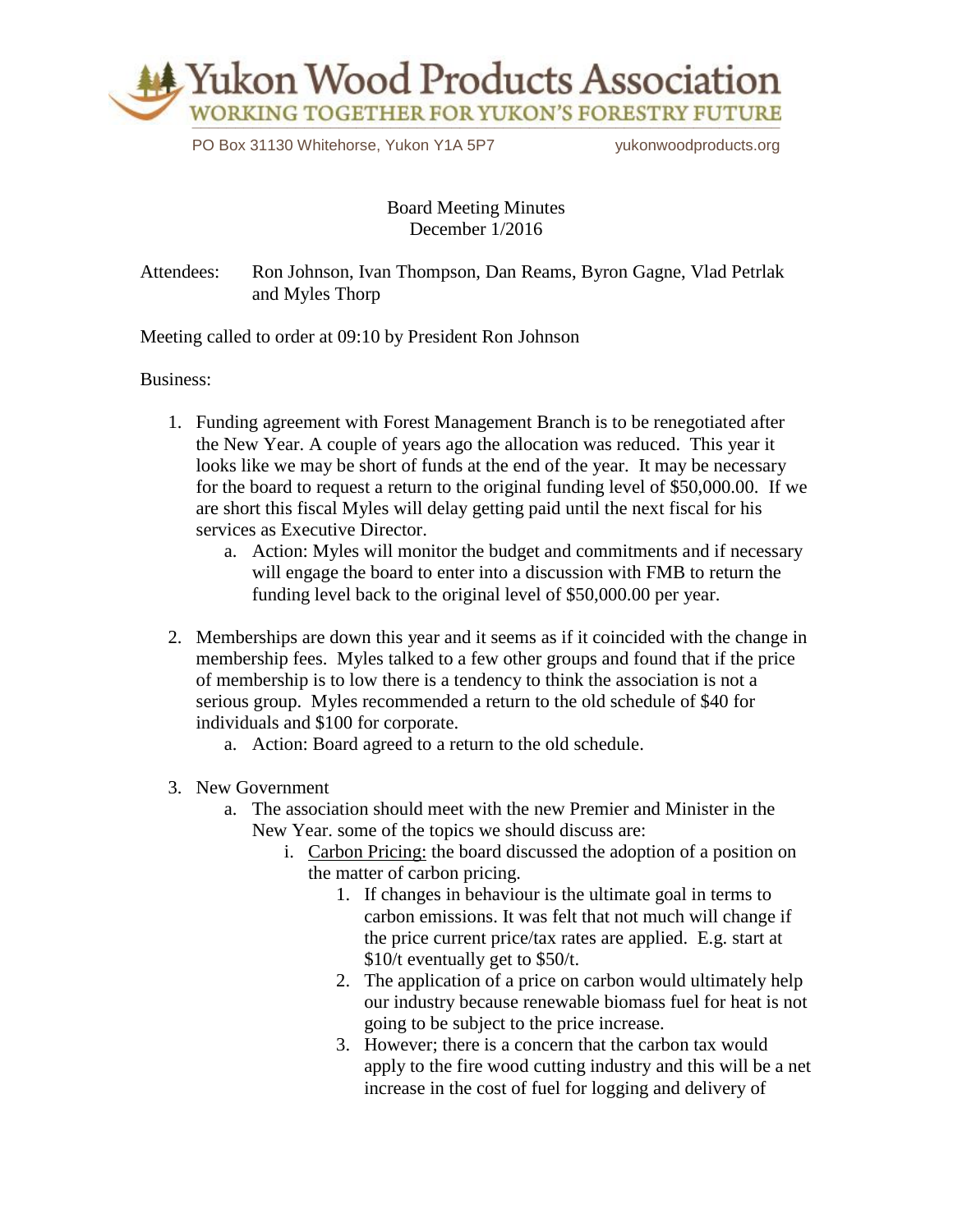wood. Wood cutters do not have a choice if they are in business they will experience increased costs. This would result in a higher price for consumers through a higher price for a cord of fire wood or a tonne of wood chips. This is then a flow through cost increase.

- 4. The fire wood industry is a biomass industry benefits the Yukon through substituting imported fossil fuels for locally produced sustainable renewable heating fuel. Every unit of heat produced from wood is retaining the dollars spent on heat in the Yukon and not flowing out of the economy to the USA based oil companies. (see Yukon Chamber of Commerce energy analysis)
- 5. Concern that if people decide to convert to electric heat instead of oil there would not be enough capacity in the Yukon electrical system to meet the demand. This would result in increased consumption of fossil fuels for electrical generation because more hydro is unlikely to be socially acceptable.
- 6. It should be noted that our industry is contributing to the capture of carbon in a significant way because we are harvesting trees that are already dead and will be net emitters of carbon. So if we remove them from the site and emit the carbon in the form of heat we will open the forest up for new growth. Especially because the site must by reforested with new trees as directed under the Forest Resources Act.
- ii. YWPA feels the following should be done with regard to Carbon Pricing.
	- 1. If there is to be a carbon price it should be collected in the Yukon.
	- 2. The funds collected should not be put into general revenue and should be managed in a Trust Fund that is designed to distribute the funds to carbon reduction infrastructure and businesses.
	- 3. Business involved in cutting renewable fuelwood should be exempt from the carbon price/tax.
	- 4. There should be a way that the wood cutting industry can benefit through assistance to purchase new fuel efficient machines.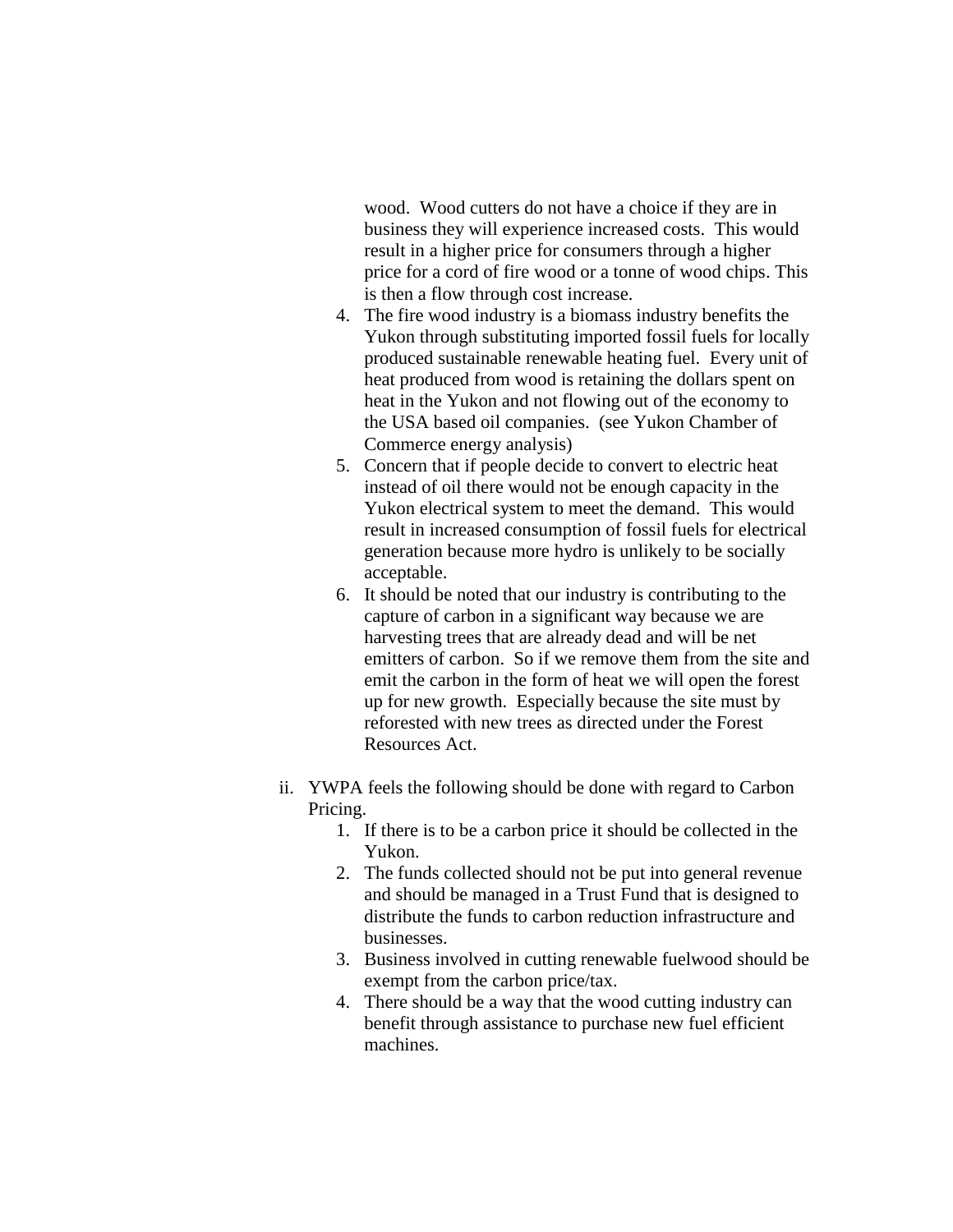- 5. Funds should be made available to incentivize the conversion of fossil fuel heating systems to biomass based heating systems.
- b. Fire Smart and Fuel Abatement
	- i. There is a need to rationalize this program the fuelwood industry should be part of the program. The wood harvested from fuel reduction programs should not be given away for free. There is value in the wood as part of the market for fuel wood in all communities.
	- ii. The effectiveness of the current fire smart program was discussed. While we recognize that it may be reducing some fuel loads adjacent to communities it is clear that it is not enough. There is a real need for creating larger cleared fire guards around subdivisions with mature and old coniferous forest. The current program does not do this. It is a thinning program that will only make a difference in normal years if there is extended drought and a dry windy summer these treatments will not be effective. Think Fort MacMurray.
	- iii. As part of an effective fuel abatement program there should be stand conversions to deciduous vegetation.
	- iv. The timber removed should be part of the commercial timber market for firewood and manufactured biomass chips for heat. The wood should be part of the value of a contract.
	- v. Further, it must be understood by the public that the fuelwood industry does not need the wood. The current program of harvesting beetle and fire killed areas is supplying the current demand for wood. Also, the fuel abatement program will be cutting green timber which would go into inventory to be dried for a minimum of two summers before it can be burned in heating systems. (There is virtually no demand for sawlogs in the Yukon)
	- vi. The planning required for developing a meaningful fuel abatement program is likely out of sync with the risks associated with a catastrophic fire occurrence. The Whitehorse Southern Lakes and Watson Lake have been recognized as the highest risk communities in the Yukon. Because they are surrounded by mature and old coniferous forest and subdivisions have been imbedded into the forest in a way that there are no defined fire breaks available.
	- vii. This is an urgent issue and the YWPA will be engaging governments to encourage affirmative action with regard to establishing an upgraded approach to fuel reductions.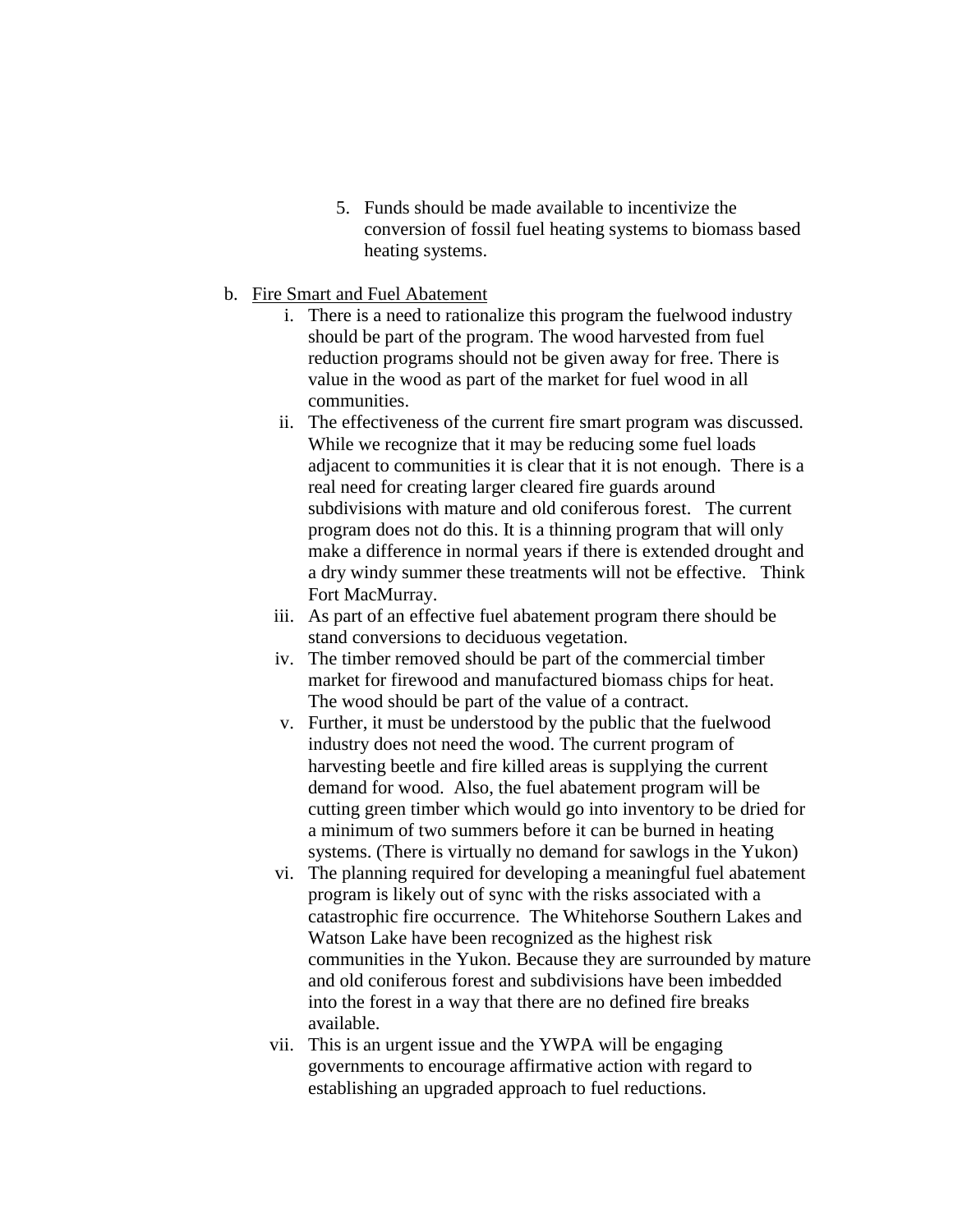- c. Whitehorse Southern Lakes FRMP
	- i. This will be discussed with FMB this afternoon and the YWPA will be encouraging the new Government to ensure this process is a priority for completion.
- 4. YESAB submissions for THP's
	- a. Myles will be paying closer attention to this issue and will be submitting comments from YWPA perspective on THP submissions. Members should make effort to make comments in support of wood being made available for local consumption.
- 5. Whitehorse City building project
	- a. The YWPA received a letter (attached) from the Mayor in response to our letter of September 7, 2016 asking that biomass heating systems be considered part the new service and administration buildings. Their reply made it clear that they are not interested in installing a biomass system at this time but would be interested in biomass heat purchases as an option. We will arrange a meeting with the City's Director of Operations Peter O'Blenes.
- 6. FPInnovations Workshop Feb 1/2017
	- i. The workshop will be held on the  $1<sup>st</sup>$  of February encouraged attendance.
- 7. Forest Management Branch
	- a. Kirk Price, Lisa Walker and Marc Meyer joined the meeting in the afternoon.
		- i. Forest sector trust fund committee
			- 1. Kirk advised that the fund is now at roughly 5 million dollars
			- 2. The committee will be tasked with establishing the management of the fund through an investment firm. Once this is done then the criteria for applications for funding projects will be established.
			- 3. There is a six person committee; Terry Wilkinson is the chair; Blanche Warrington is the Vice chair; members al large are Kate Ballegooyen, James MacDonald, Damien Burns and Myles Thorp.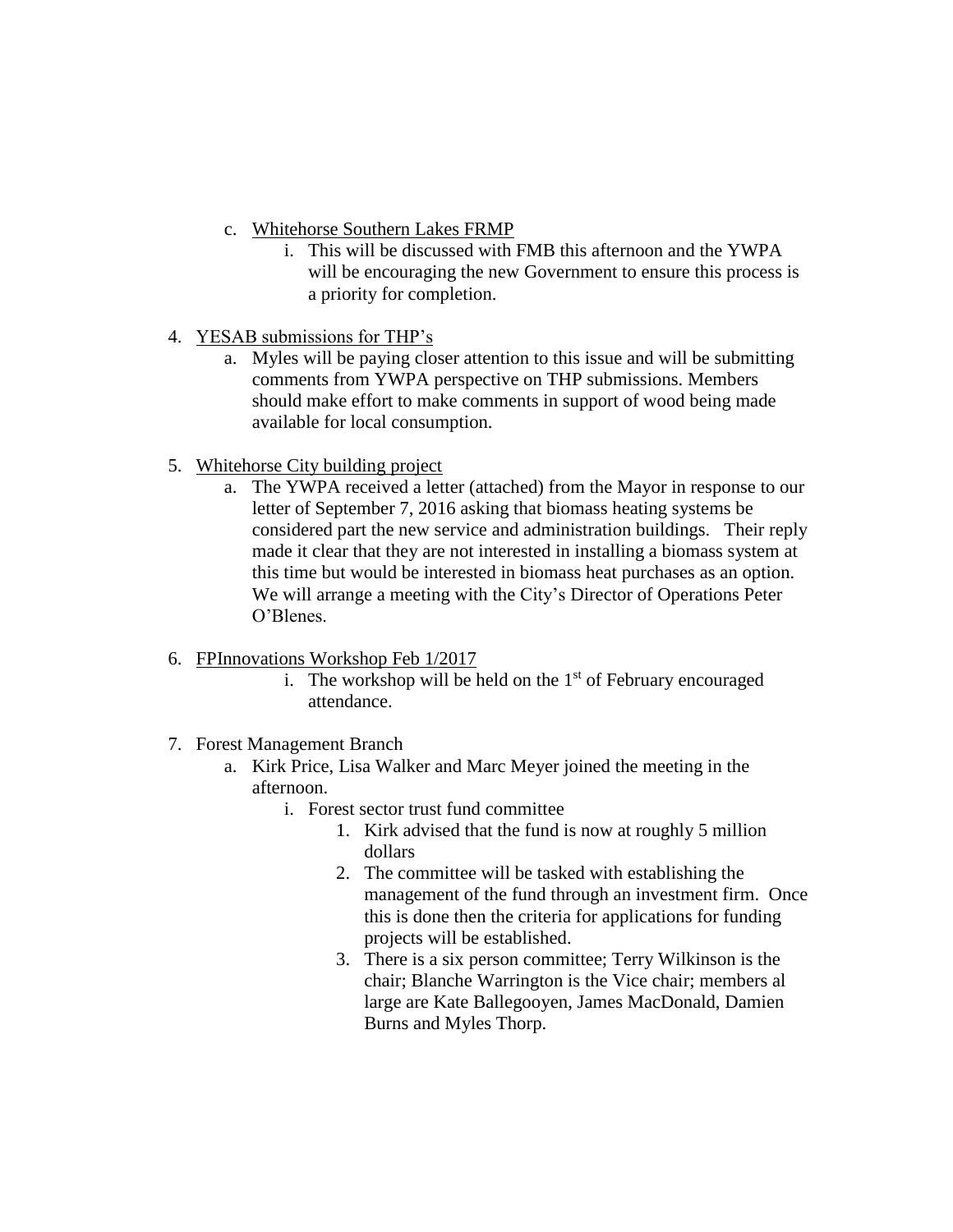- ii. Silviculture Strategy
	- 1. The strategy is really about setting up the program internal to FMB. Mainly focused on administrative structures and priorities.
	- 2. There is a green house in Dawson growing seedlings (John Lenard)
	- 3. There may be some local planting contracts let out this summer to see if there are local planters who would take a small job on. There will be benefits to the Yukon if there is local uptake. This is part of a continued effort to build local capacity in the forest sector in Yukon.
- iii. Whitehorse Southern Lakes FRMP
	- 1. The draft has been written but there was a concern with regard to the detail of the maps included in the plan. Currently the maps outline the low, medium and high priority areas available for harvesting. It was done at a coarse level and some feel that it should be done in more detail.
	- 2. There are two options available:
		- a. Take the plan forward as it is or;
		- b. Undertake more detailed mapping now and not defer this step to later.
	- 3. If the option to wait as the preferred option it may be two years before the plan is out for review and eventual approval.
		- a. YWPA board expressed concern with regard to this time line especially in light of the concerns around fuel abatement and the recommendation in the plan to accelerate developing a landscape level fuel abatement and hazard reduction plan.
		- b. The coarse maps are likely good enough to get this part of the process moving.
- iv. Timber Supply Analysis in Haines Junction and Dawson
	- 1. Contractor from Salmon Arm, ForSite is doing the analysis work.
	- 2. The FMB and First Nations oversight committees have been working on the land base criteria based on approved FRMP's. This work is completed and the first "big" modeling run will be completed in December.